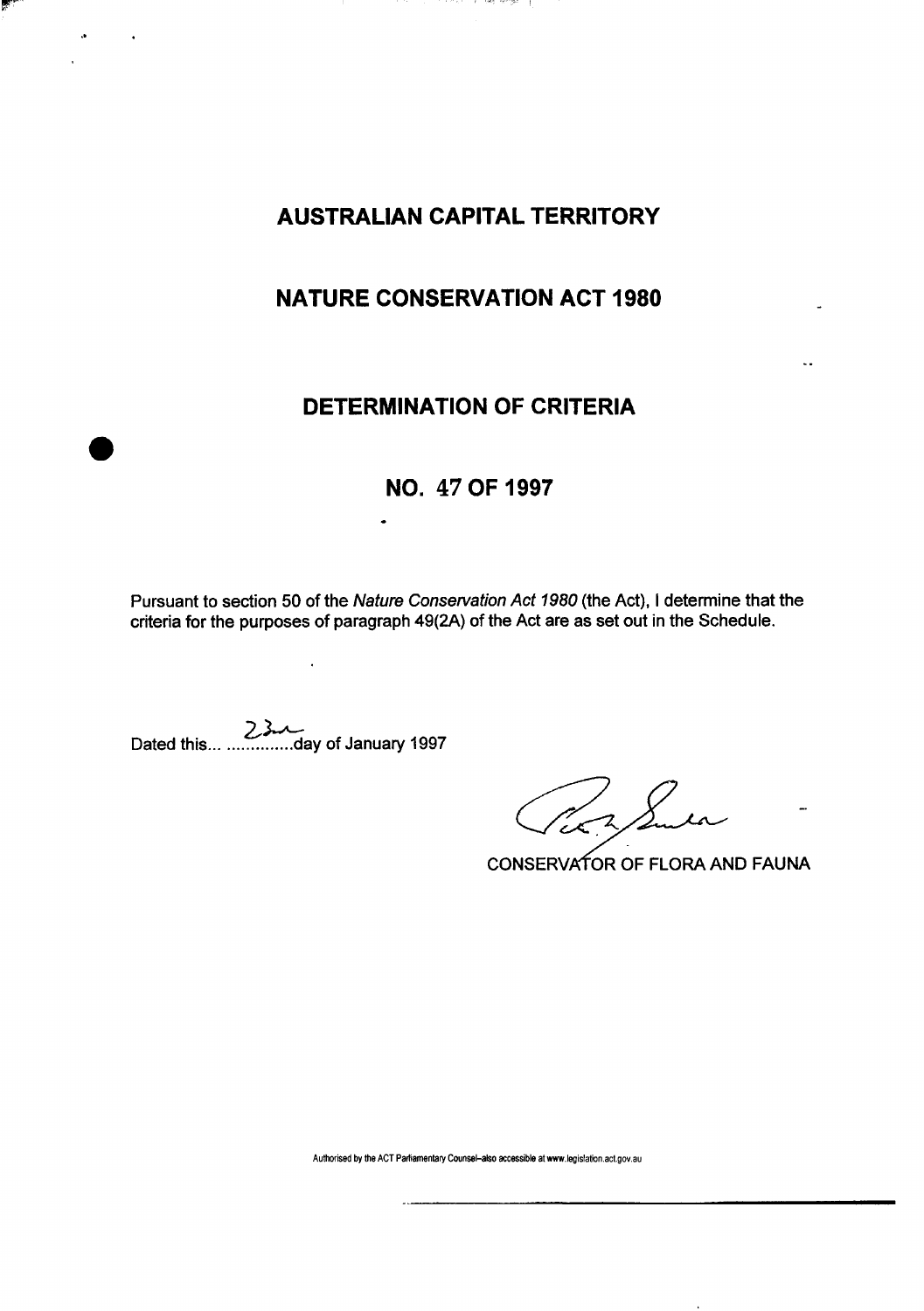#### Page 1 of 2

### **DETERMINATION FOR THE GIVING OF A DIRECTION, BY NOTICE, UNDER SECTION 49 OF THE NATURE CONSERVATION ACT 1980**

- 1 A direction shall be by notice in writing.
- 2. A direction shall be signed and dated by the Conservator.
- 3. A direction shall specify the period within which the direction is to be complied with. .
- 4. Before deciding whether to issue a direction, the Conservator shall:
- a) in respect of a native animal, have the animal examined by a veterinary surgeon;
- b) in respect of a native plant, have the plant examined by a person with appropriate botanical or horticultural qualifications or experience;
- c) consider whether an effective means of preventing the impact or spread of the disease exists;

to determine the existence, nature and extent of disease and what treatment is appropriate.

#### **Appropriate treatment**

5 (1) In determining directions about appropriate treatment, the Conservator shall have regard to advice provided under 4(a), 4 (b) and 4(c).

- 5.(2) In the case of a native animal, the Conservator shall consider.
- a) the potential for the disease to spread to wild or captive populations of native animals;
- b) . the likely impacts of disease spread including to other species and ecosystems both inside and beyond the ACT, especially on the conservation of endangered, vulnerable, protected or special protection status species;
- c) the likely impacts of disease spread including to commercial and other companion animals;
- d) any risks posed by the disease, or potential spread of the disease, to the health of the human community;
- e) the effectiveness of preventing the impact or spread of the disease;

Initials of Conservator

January 1997

**Authorised by the ACT Parliamentary Counsel-also accessible at www.legislation.act.gov.au**